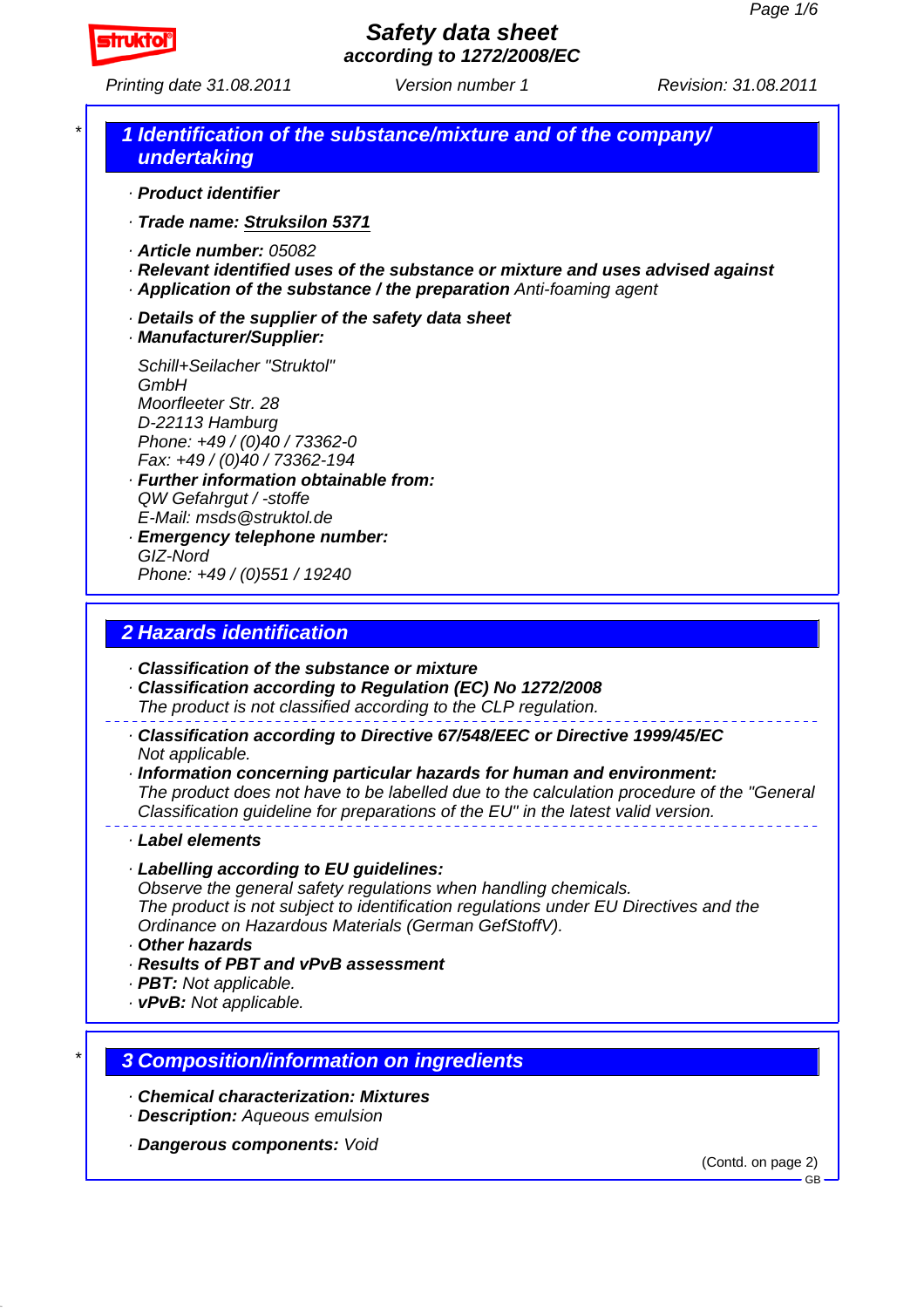*Printing date 31.08.2011 Revision: 31.08.2011 Version number 1*

*Trade name: Struksilon 5371*

(Contd. of page 1)

*· Additional information: For the wording of the listed risk phrases refer to section 16.*

### *4 First aid measures*

*· Description of first aid measures*

- *· General information: No special measures required.*
- *· After inhalation: Supply fresh air; consult doctor in case of complaints.*
- *· After skin contact: Wash off with water and soap.*

*If skin irritation continues, consult a doctor.*

- *· After eye contact: Rinse opened eye for several minutes under running water. If symptoms persist, consult a doctor.*
- *· After swallowing: If symptoms persist consult doctor.*
- *· Information for doctor:*
- *· Most important symptoms and effects, both acute and delayed No further relevant information available.*
- *· Indication of any immediate medical attention and special treatment needed No further relevant information available.*

## *5 Firefighting measures*

- *· Extinguishing media*
- *· Suitable extinguishing agents: Use fire extinguishing methods suitable to surrounding conditions.*
- *· For safety reasons unsuitable extinguishing agents: Water with full jet*
- *· Special hazards arising from the substance or mixture In case of fire, the following can be released: Carbon monoxide and carbon dioxide*
- *· Advice for firefighters*

*· Protective equipment: Do not inhale explosion gases or combustion gases.*

## *6 Accidental release measures*

- *· Personal precautions, protective equipment and emergency procedures Not required.*
- *· Environmental precautions: Dilute with plenty of water. Do not allow to enter sewers/ surface or ground water. Do not allow to penetrate the ground/soil.*
- *· Methods and material for containment and cleaning up: Absorb with liquid-binding material (sand, diatomite, acid binders, universal binders, sawdust). Dispose of the material collected according to regulations.*
- *· Reference to other sections No dangerous substances are released.*

(Contd. on page 3)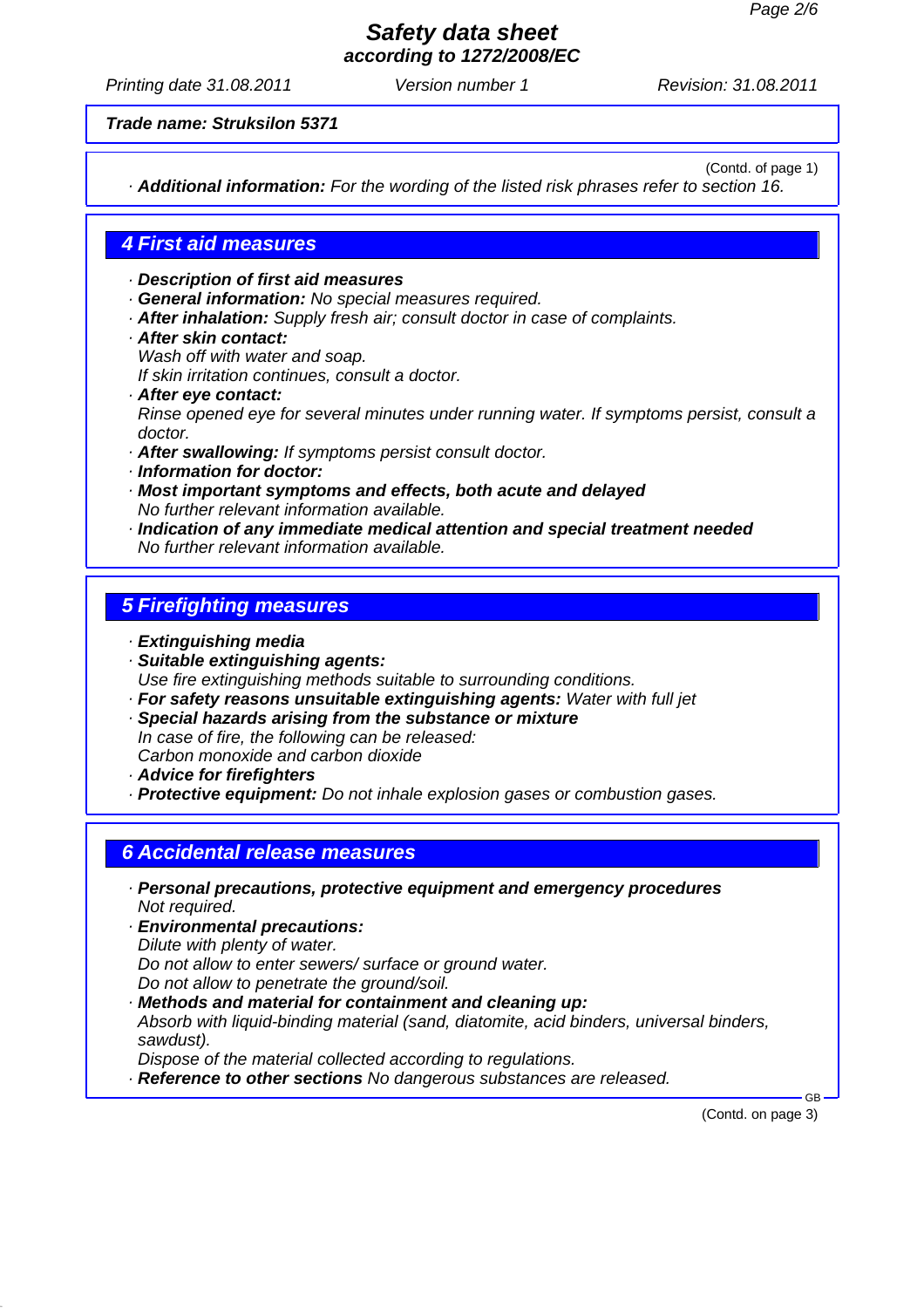*Printing date 31.08.2011 Revision: 31.08.2011 Version number 1*

#### *Trade name: Struksilon 5371*

(Contd. of page 2)

### *7 Handling and storage*

- *· Handling:*
- *· Precautions for safe handling*

*The usual precautionary measures are to be adhered to when handling chemicals. Particular danger of slipping on leaked/spilled product.*

- *· Information about fire and explosion protection: No special measures required.*
- *· Conditions for safe storage, including any incompatibilities*
- *· Storage:*
- *· Requirements to be met by storerooms and receptacles: No special requirements.*
- *· Information about storage in one common storage facility: Not required.*
- *· Further information about storage conditions: Store in a cool place.*
	- *Protect from frost, do not store below +6 °C!*
- *· Specific end use(s) No further relevant information available.*

# *8 Exposure controls/personal protection*

- *· Additional information about design of technical facilities: No further data; see item 7.*
- *· Control parameters*
- *· Ingredients with limit values that require monitoring at the workplace:*

*The product does not contain any relevant quantities of materials with critical values that have to be monitored at the workplace.*

*· Additional information: The lists valid during the making were used as basis.*

#### *· Exposure controls*

- *· Personal protective equipment:*
- *· General protective and hygienic measures:*
- *The usual precautionary measures are to be adhered to when handling chemicals.*
- *· Respiratory protection: Not necessary if room is well-ventilated.*

### *· Protection of hands:*

*Protective gloves or protective skin cream.*

*The glove material has to be impermeable and resistant to the product/ the substance/ the preparation.*

*Selection of the glove material on consideration of the penetration times, rates of diffusion and the degradation.*

### *· Material of gloves*

*The selection of the suitable gloves does not only depend on the material, but also on further marks of quality and varies from manufacturer to manufacturer. As the product is a preparation of several substances, the resistance of the glove material can not be calculated in advance and has therefore to be checked prior to the application.*

### *· Penetration time of glove material*

*The exact break trough time has to be found out by the manufacturer of the protective gloves and has to be observed.*

- *· Eye protection: Goggles recommended during refilling*
- *· Body protection: Protective work clothing*

(Contd. on page 4)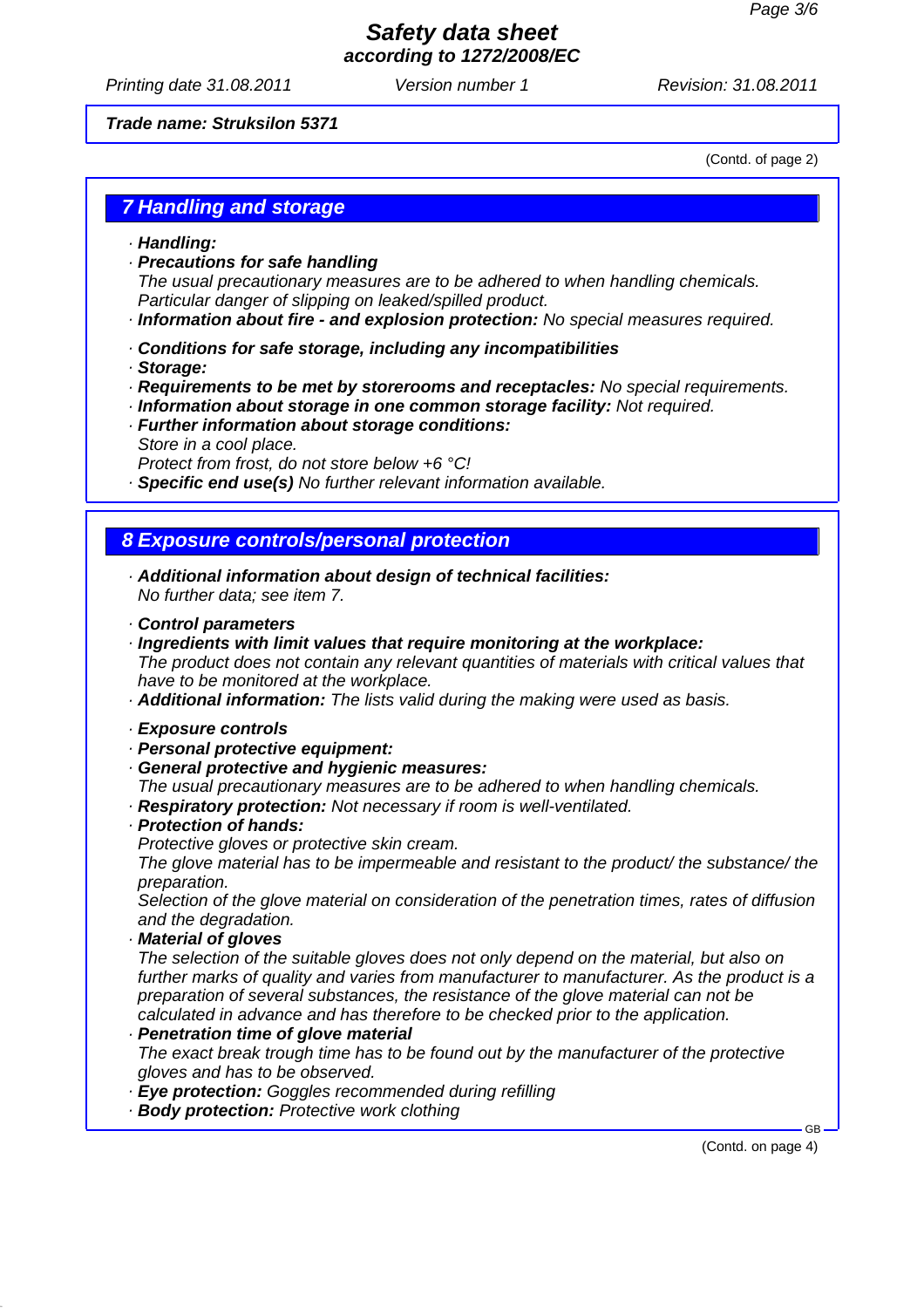*Printing date 31.08.2011 Revision: 31.08.2011 Version number 1*

### *Trade name: Struksilon 5371*

(Contd. of page 3)

| 9 Physical and chemical properties                                                                     |                                                               |  |
|--------------------------------------------------------------------------------------------------------|---------------------------------------------------------------|--|
| Information on basic physical and chemical properties<br><b>General Information</b>                    |                                                               |  |
| · Appearance:                                                                                          |                                                               |  |
| Form:                                                                                                  | <b>Fluid</b>                                                  |  |
| Colour:                                                                                                | Whitish                                                       |  |
| · Odour:                                                                                               | <b>Odourless</b>                                              |  |
| · pH-value at 20°C:                                                                                    | 6                                                             |  |
| Change in condition<br><b>Melting point/Melting range: -</b><br>Boiling point/Boiling range: ca. 100°C |                                                               |  |
| · Flash point:                                                                                         | Not applicable.                                               |  |
| · Self-igniting:                                                                                       | Product is not selfigniting.                                  |  |
| · Danger of explosion:                                                                                 | Product does not present an explosion hazard.                 |  |
| ⋅ Density at 20°C:                                                                                     | ca. 1 g/cm <sup>3</sup> (DIN 53479)                           |  |
| Solubility in / Miscibility with<br>water:<br>Other information                                        | Fully miscible.<br>No further relevant information available. |  |

# *10 Stability and reactivity*

#### *· Reactivity*

- *· Chemical stability*
- *· Thermal decomposition / conditions to be avoided:*
- *No decomposition if used according to specifications.*
- *· Possibility of hazardous reactions No dangerous reactions known.*
- *· Conditions to avoid No further relevant information available.*
- *· Incompatible materials: No further relevant information available.*
- *· Hazardous decomposition products: No dangerous decomposition products known.*

## *11 Toxicological information*

- *· Information on toxicological effects*
- *· Acute toxicity:*
- *· Primary irritant effect:*
- *· on the skin: No irritating effect.*
- *· on the eye: No irritating effect.*
- *· Sensitization: No sensitizing effects known.*
- *· Additional toxicological information:*

*The product is not subject to classification according to the calculation method of the General EU Classification Guidelines for Preparations as issued in the latest version. When used and handled according to specifications, the product does not have any harmful effects to our experience and the information provided to us.*

(Contd. on page 5)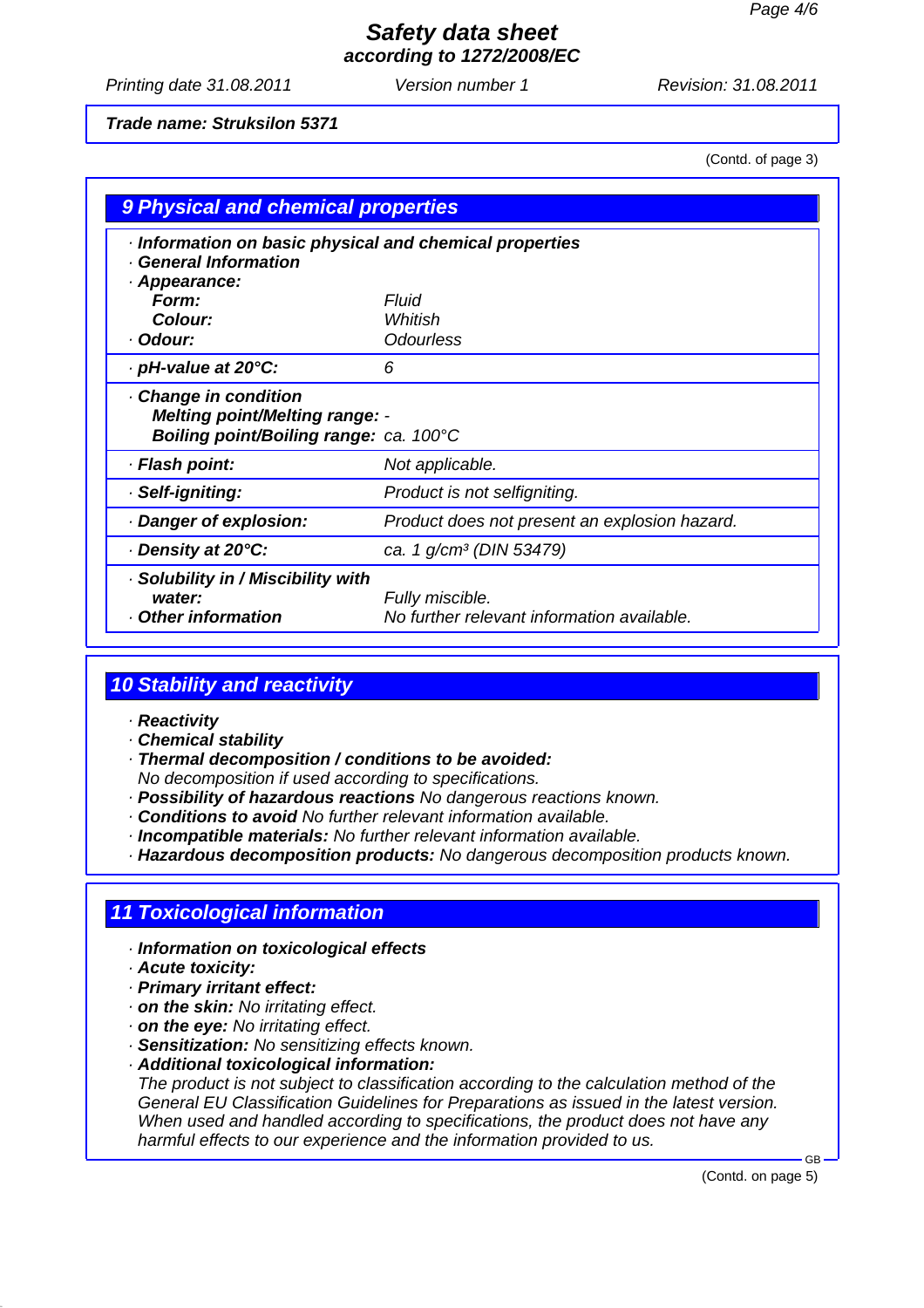*Printing date 31.08.2011 Revision: 31.08.2011 Version number 1*

#### *Trade name: Struksilon 5371*

(Contd. of page 4)

# *12 Ecological information*

- *· Toxicity*
- *· Acquatic toxicity: No further relevant information available.*
- *· Persistence and degradability No further relevant information available.*
- *· Behaviour in environmental systems:*
- *· Bioaccumulative potential No further relevant information available.*
- *· Mobility in soil No further relevant information available.*
- *· Additional ecological information:*
- *· General notes:*
- *Do not allow product to reach ground water, water course or sewage system.*
- *· Results of PBT and vPvB assessment*
- *· PBT: Not applicable.*
- *· vPvB: Not applicable.*
- *· Other adverse effects No further relevant information available.*

### *\* 13 Disposal considerations*

*· Waste treatment methods*

*· Recommendation*

*Must not be disposed together with household garbage. Do not allow product to reach sewage system.*

*Disposal must be made according to official regulations.*

*· Uncleaned packaging:*

- *· Recommendation: Disposal must be made according to official regulations.*
- *· Recommended cleansing agents: Water, if necessary together with cleansing agents.*

| · UN-Number                             |                                                         |
|-----------------------------------------|---------------------------------------------------------|
| · ADR, ADN, IMDG, IATA                  | Void                                                    |
| UN proper shipping name                 |                                                         |
| · ADR, ADN, IMDG, IATA                  | Void                                                    |
| · Transport hazard class(es)            |                                                         |
| · ADR, ADN, IMDG, IATA                  |                                                         |
| · Class                                 | Void                                                    |
| · Packing group                         |                                                         |
| · ADR, IMDG, IATA                       | Void                                                    |
| · Special precautions for user          | Not applicable.                                         |
| Transport in bulk according to Annex II |                                                         |
| of MARPOL73/78 and the IBC Code         | Not applicable.                                         |
| · Transport/Additional information:     | Not dangerous according to the above<br>specifications. |

(Contd. on page 6)